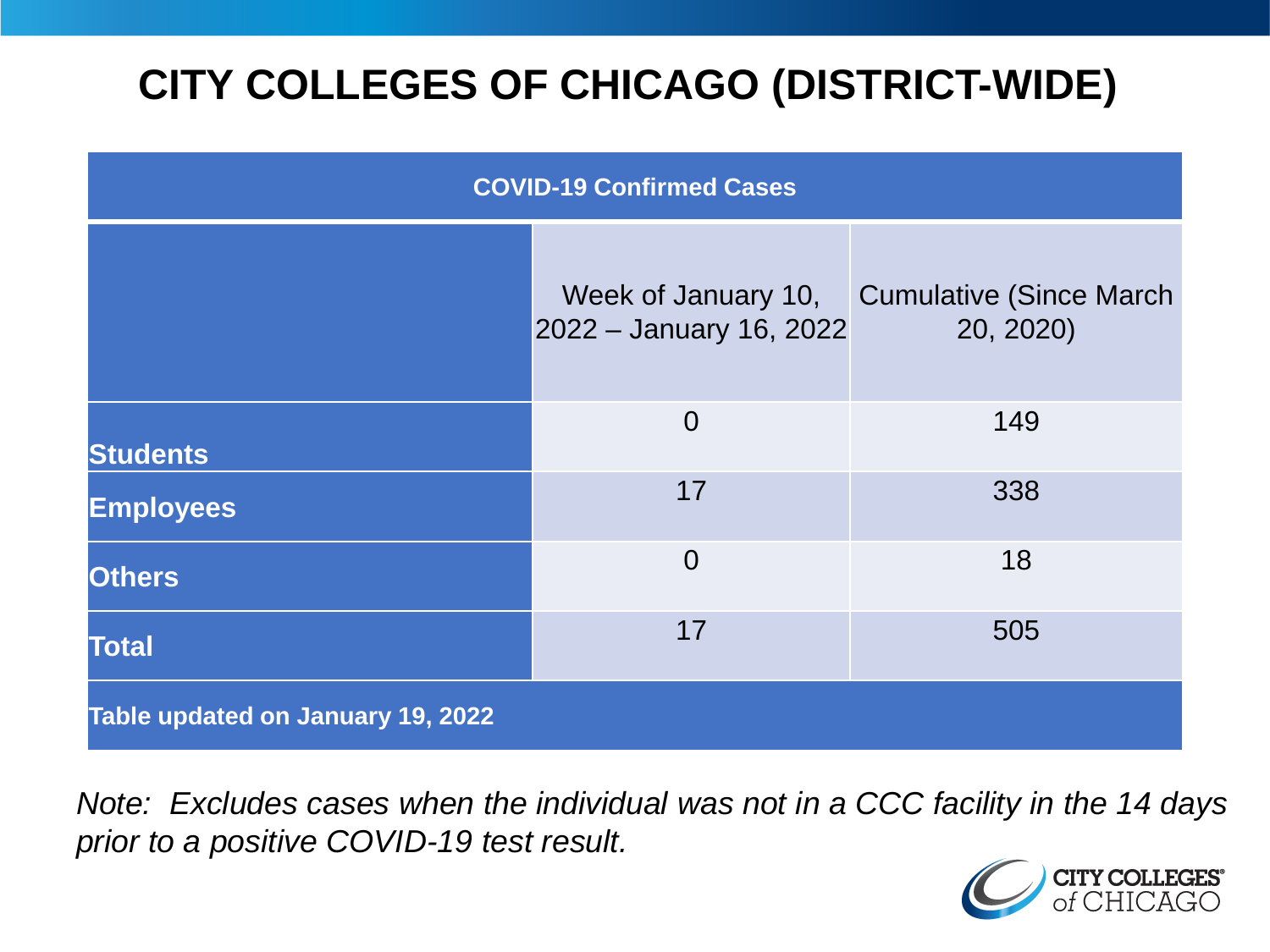## **DALEY COLLEGE**

| <b>COVID-19 Confirmed Cases</b>   |                                                |                                              |
|-----------------------------------|------------------------------------------------|----------------------------------------------|
|                                   | Week of January 10,<br>2022 - January 16, 2022 | <b>Cumulative (Since March)</b><br>20, 2020) |
| <b>Students</b>                   | $\overline{0}$                                 | 9                                            |
| <b>Employees</b>                  | $\overline{0}$                                 | 41                                           |
| <b>Others</b>                     | $\overline{0}$                                 | 3                                            |
| <b>Total</b>                      | $\Omega$                                       | 53                                           |
| Table updated on January 19, 2022 |                                                |                                              |

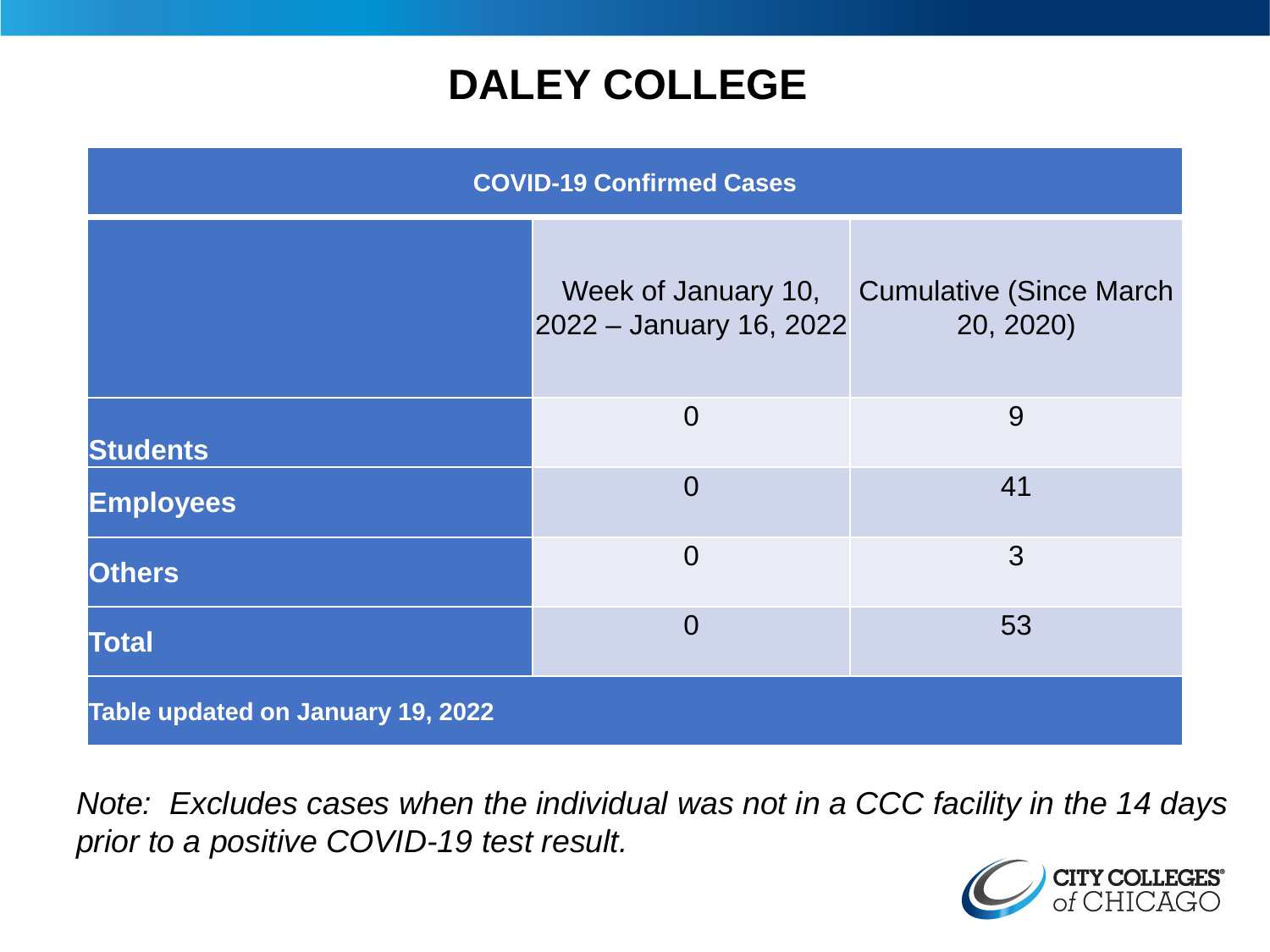## **HAROLD WASHINGTON COLLEGE**

| <b>COVID-19 Confirmed Cases</b>   |                                                |                                              |
|-----------------------------------|------------------------------------------------|----------------------------------------------|
|                                   | Week of January 10,<br>2022 - January 16, 2022 | <b>Cumulative (Since March)</b><br>20, 2020) |
| <b>Students</b>                   | $\overline{0}$                                 | 24                                           |
| <b>Employees</b>                  | 1                                              | 32                                           |
| <b>Others</b>                     | $\Omega$                                       | $\overline{2}$                               |
| <b>Total</b>                      | 1                                              | 58                                           |
| Table updated on January 19, 2022 |                                                |                                              |

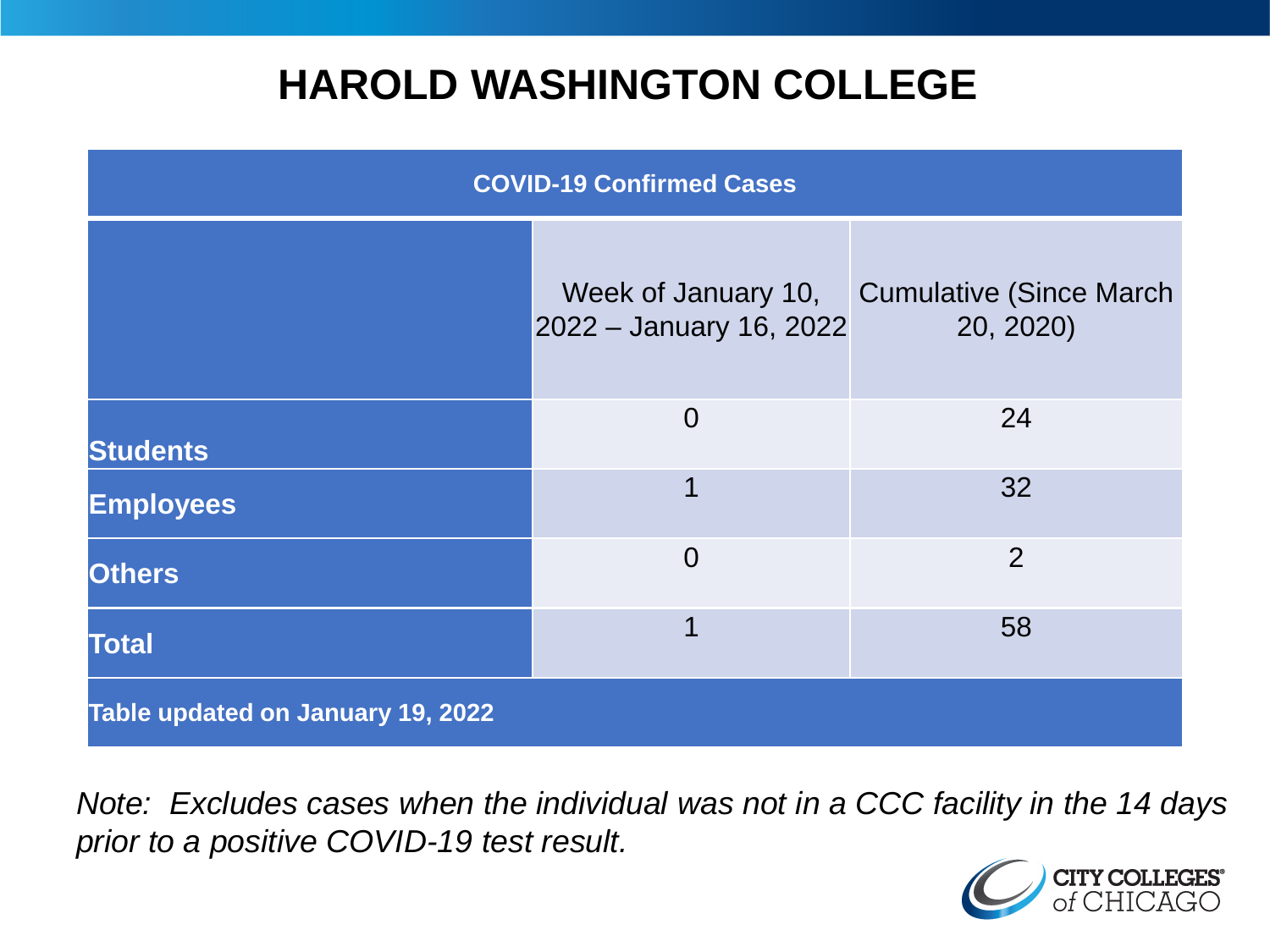## **KENNEDY-KING COLLEGE**

| <b>COVID-19 Confirmed Cases</b>   |                                                |                                              |
|-----------------------------------|------------------------------------------------|----------------------------------------------|
|                                   | Week of January 10,<br>2022 - January 16, 2022 | <b>Cumulative (Since March)</b><br>20, 2020) |
| <b>Students</b>                   | $\overline{0}$                                 | 12                                           |
| <b>Employees</b>                  | 6                                              | 61                                           |
| <b>Others</b>                     | $\overline{0}$                                 | 2                                            |
| <b>Total</b>                      | 6                                              | 75                                           |
| Table updated on January 19, 2022 |                                                |                                              |

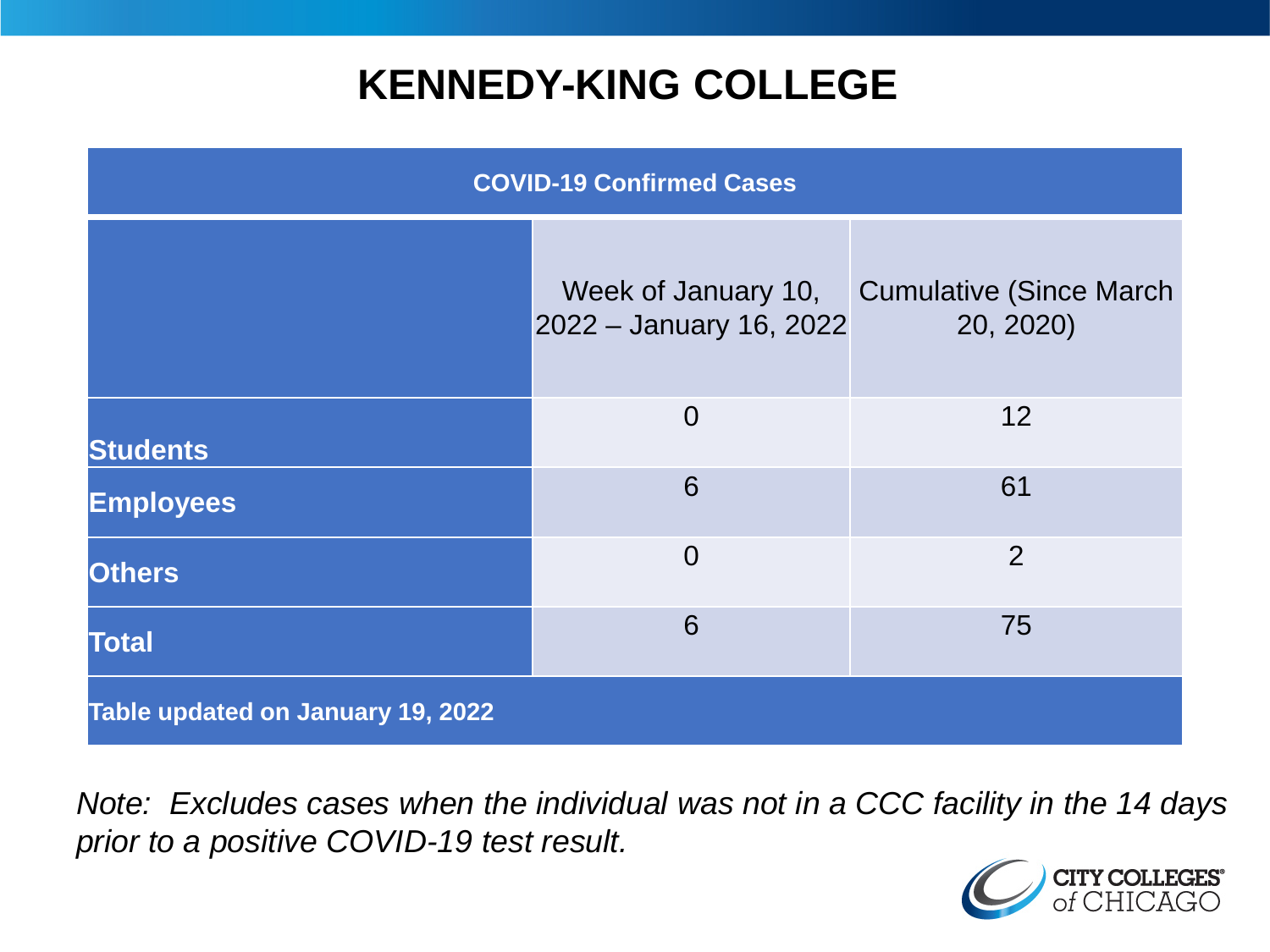# **MALCOLM X COLLEGE**

| <b>COVID-19 Confirmed Cases</b>   |                                                |                                              |
|-----------------------------------|------------------------------------------------|----------------------------------------------|
|                                   | Week of January 10,<br>2022 - January 16, 2022 | <b>Cumulative (Since March)</b><br>20, 2020) |
| <b>Students</b>                   | $\overline{0}$                                 | 60                                           |
| <b>Employees</b>                  | $\overline{2}$                                 | 62                                           |
| <b>Others</b>                     | $\overline{0}$                                 | 3                                            |
| <b>Total</b>                      | $\overline{2}$                                 | 125                                          |
| Table updated on January 19, 2022 |                                                |                                              |

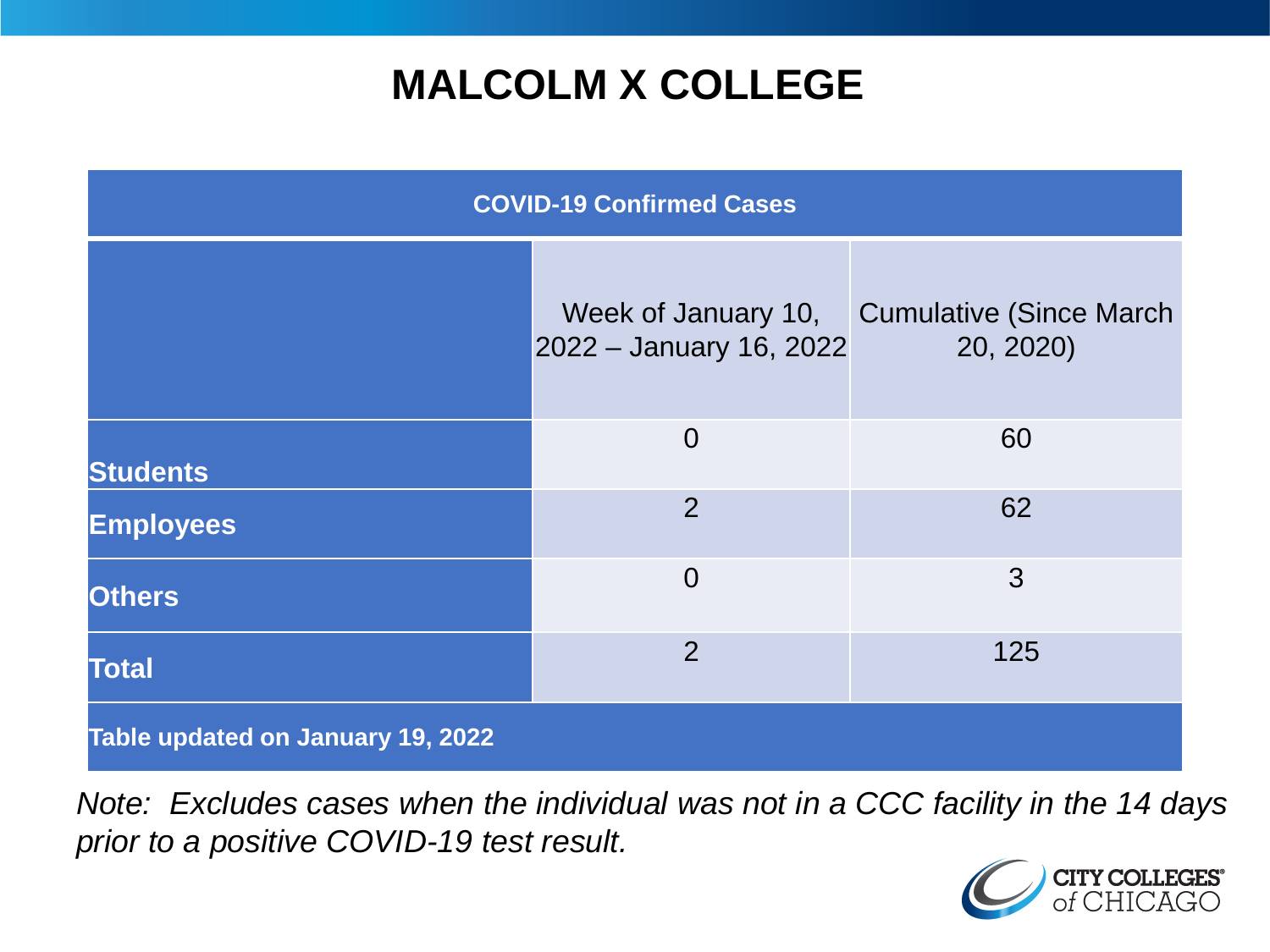# **OLIVE-HARVEY COLLEGE**

| <b>COVID-19 Confirmed Cases</b>   |                                                |                                              |
|-----------------------------------|------------------------------------------------|----------------------------------------------|
|                                   | Week of January 10,<br>2022 - January 16, 2022 | <b>Cumulative (Since March)</b><br>20, 2020) |
| <b>Students</b>                   | $\overline{0}$                                 | 8                                            |
| <b>Employees</b>                  | 1                                              | 47                                           |
| <b>Others</b>                     | $\overline{0}$                                 | $\overline{4}$                               |
| <b>Total</b>                      | 1                                              | 59                                           |
| Table updated on January 19, 2022 |                                                |                                              |

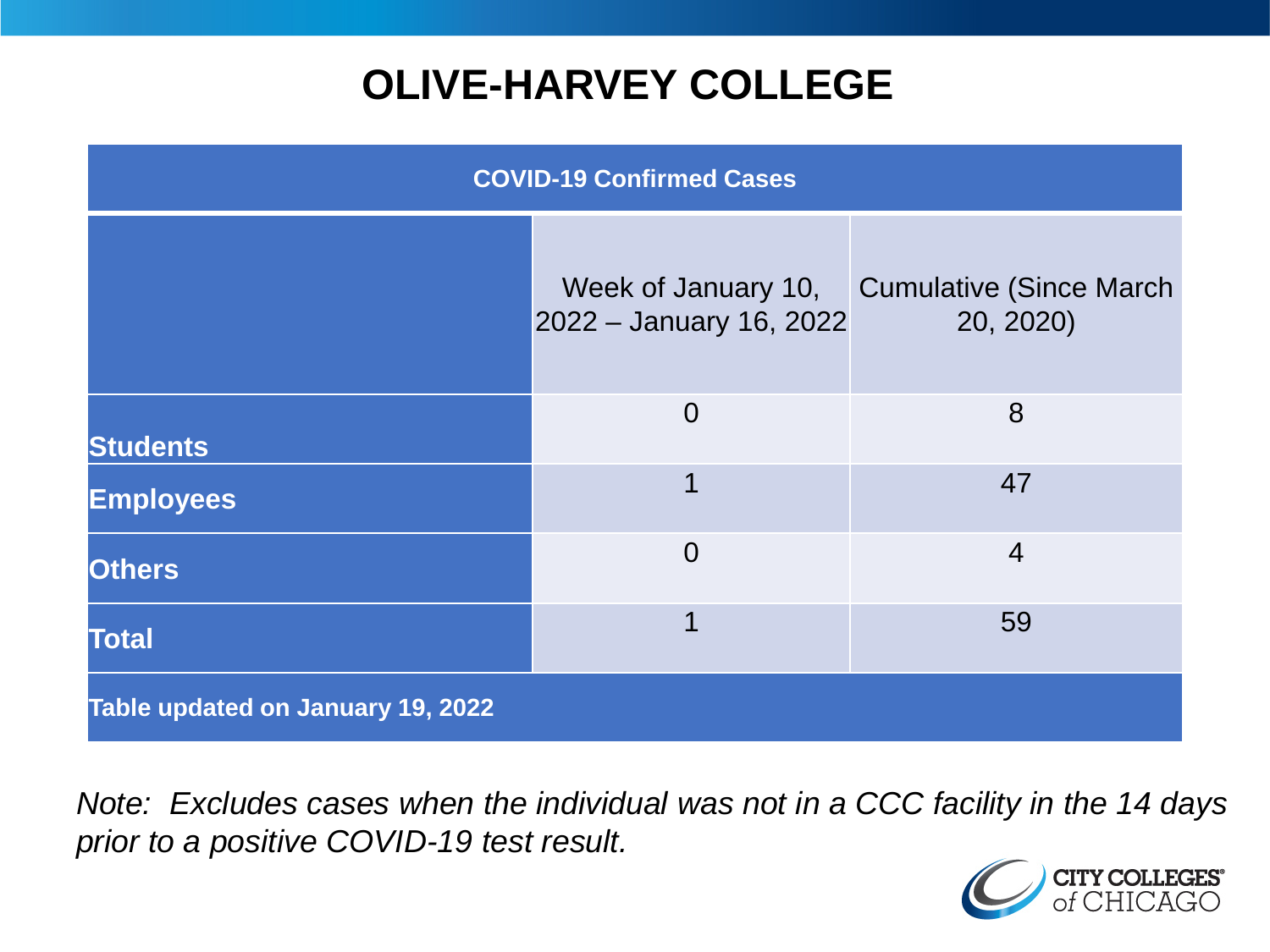## **TRUMAN COLLEGE**

| <b>COVID-19 Confirmed Cases</b>   |                                                |                                             |
|-----------------------------------|------------------------------------------------|---------------------------------------------|
|                                   | Week of January 10,<br>2022 - January 16, 2022 | <b>Cumulative (Since March</b><br>20, 2020) |
| <b>Students</b>                   | $\overline{0}$                                 | 15                                          |
| <b>Employees</b>                  | 3                                              | 50                                          |
| <b>Others</b>                     | $\overline{0}$                                 | $\overline{0}$                              |
| <b>Total</b>                      | 3                                              | 65                                          |
| Table updated on January 19, 2022 |                                                |                                             |

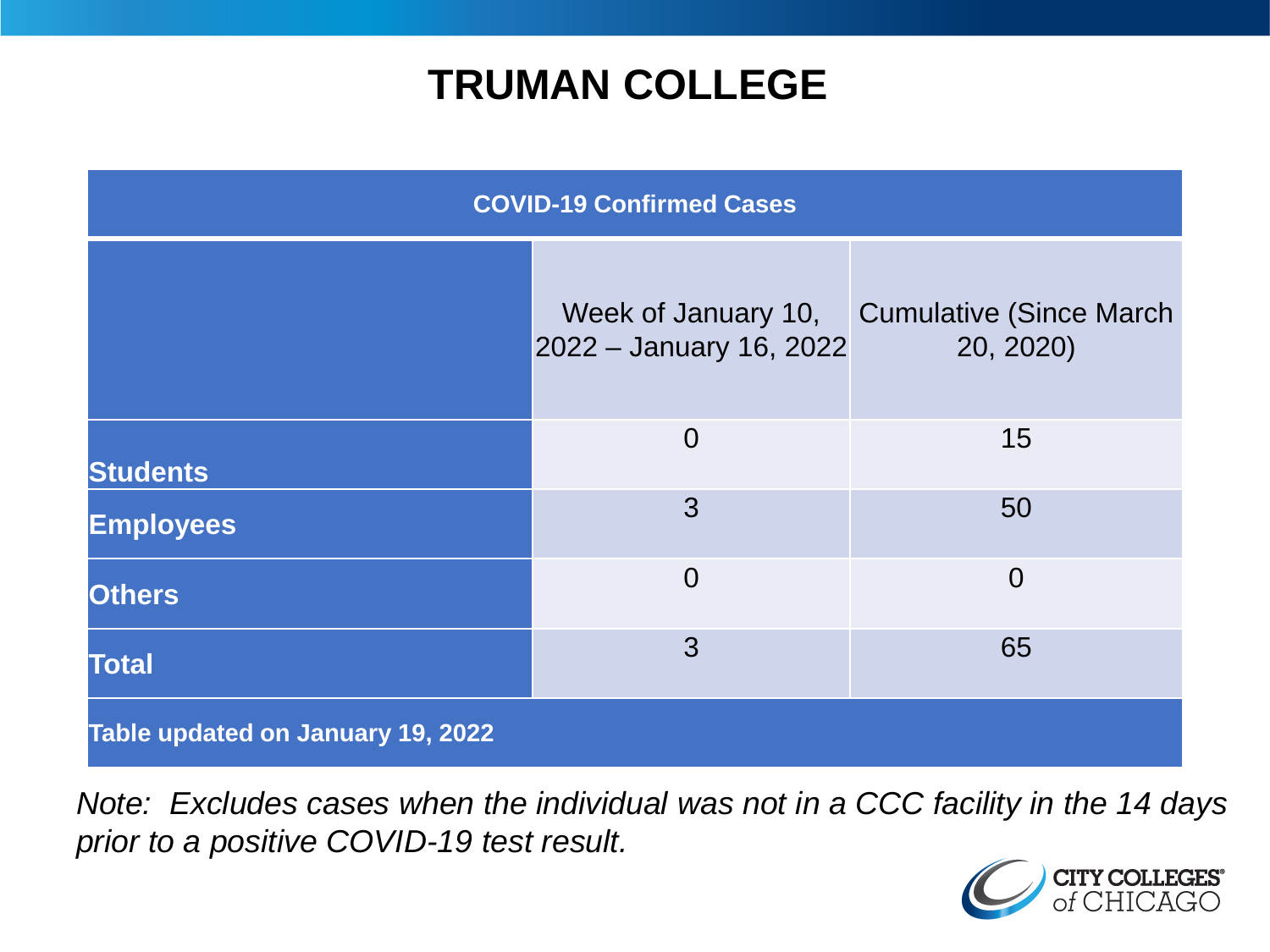## **WRIGHT COLLEGE**

| <b>COVID-19 Confirmed Cases</b>   |                                                |                                              |
|-----------------------------------|------------------------------------------------|----------------------------------------------|
|                                   | Week of January 10,<br>2022 - January 16, 2022 | <b>Cumulative (Since March)</b><br>20, 2020) |
| <b>Students</b>                   | $\overline{0}$                                 | 21                                           |
| <b>Employees</b>                  | 3                                              | 38                                           |
| <b>Others</b>                     | $\overline{0}$                                 | $\overline{2}$                               |
| <b>Total</b>                      | 3                                              | 61                                           |
| Table updated on January 19, 2022 |                                                |                                              |

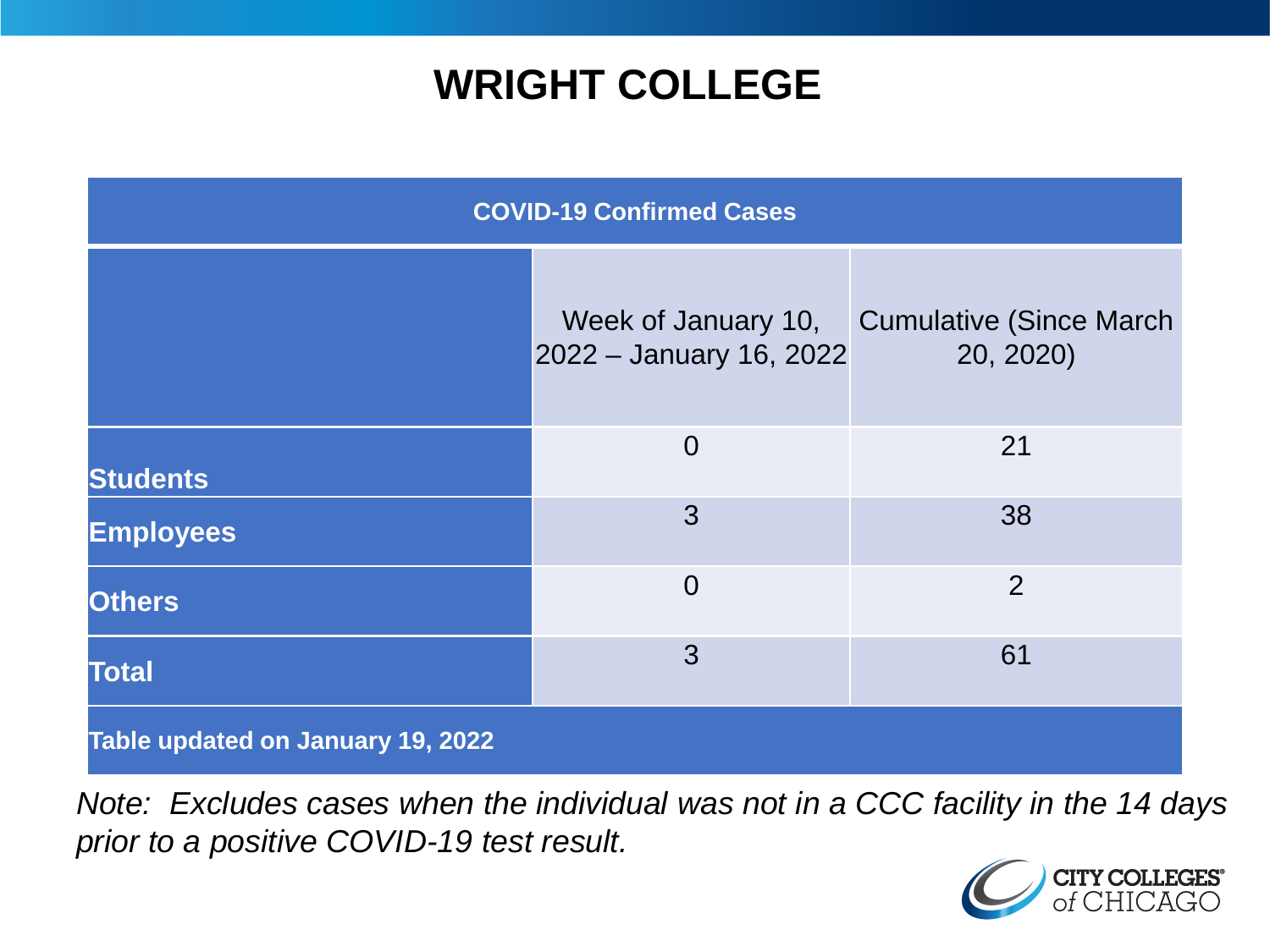#### **180 N. WABASH**

| <b>COVID-19 Confirmed Cases</b>   |                                                |                                              |
|-----------------------------------|------------------------------------------------|----------------------------------------------|
|                                   | Week of January 10,<br>2022 - January 16, 2022 | <b>Cumulative (Since March)</b><br>20, 2020) |
| <b>Students</b>                   | $\Omega$                                       | $\Omega$                                     |
| <b>Employees</b>                  | $\Omega$                                       | 6                                            |
| <b>Others</b>                     | $\overline{0}$                                 | $\overline{2}$                               |
| <b>Total</b>                      | $\overline{0}$                                 | 8                                            |
| Table updated on January 19, 2022 |                                                |                                              |